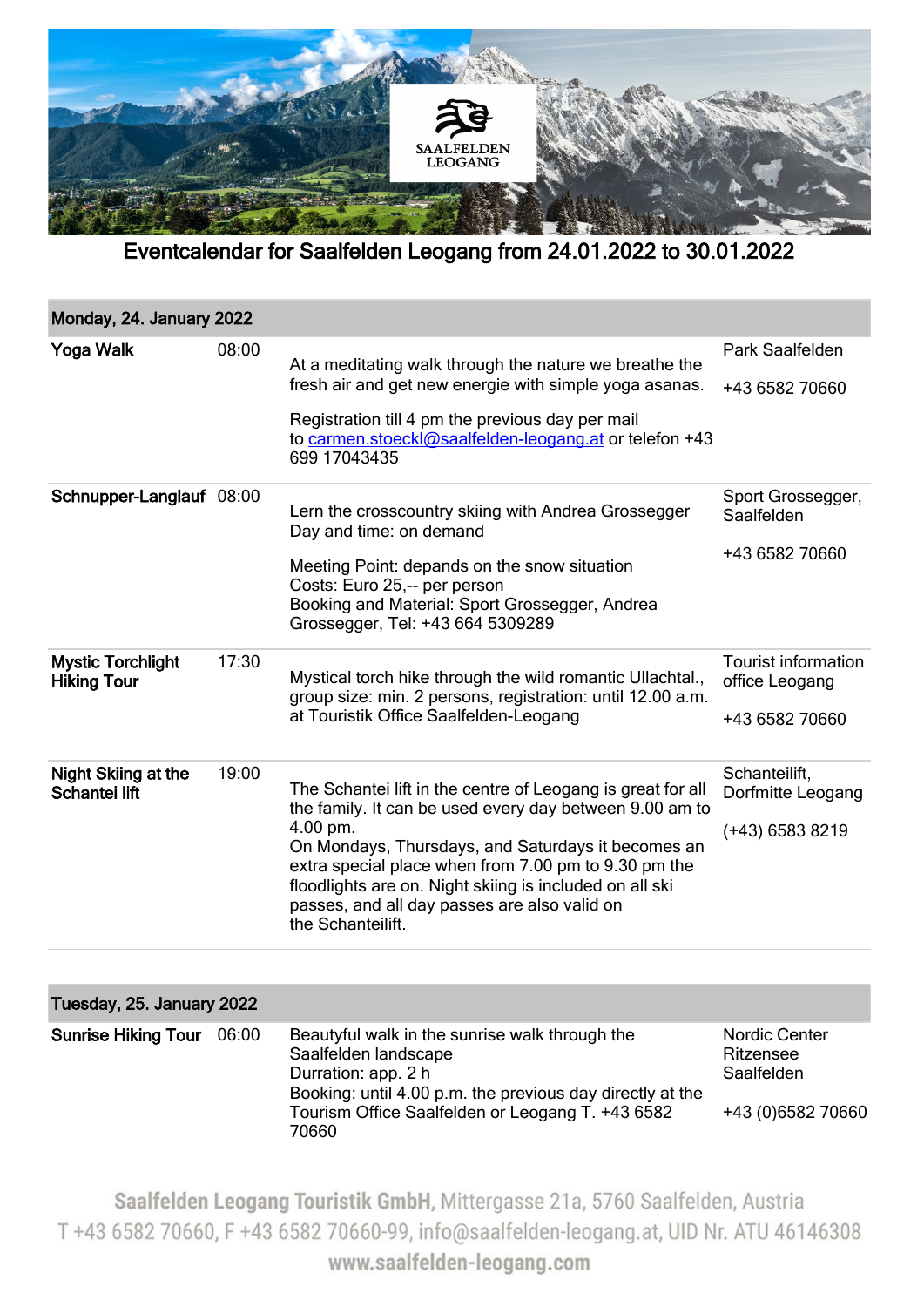

| <b>Guided skitour with</b><br>safety training     | 13:00 | "Guided tour to get started with skitouring. Professional<br>introdution to the material and technique. Choice of<br>route according to the experience and preferences of<br>the participants." 01.00 p.m. guided by the Ski- and<br>Mountainguide Georg Oberlechner<br>meeting point: parking spot of the Schantai Lift, above<br>the church in Leogang<br>costs: free with the Saalfelden Leogang Card, without<br>the guestcard 30,-Euro /pers. (safety equipment is<br>included) (LVS device, snow shovel, probe). information<br>and registration: until 04.00 p.m. on the previous day at<br>the mountain- and skiguide Georg Oberlechner, Tel.<br>+43 (0)664 4505969 | Leogang,<br>Parkplatz Schantei<br>Lift<br>+43 664 4505969   |
|---------------------------------------------------|-------|-----------------------------------------------------------------------------------------------------------------------------------------------------------------------------------------------------------------------------------------------------------------------------------------------------------------------------------------------------------------------------------------------------------------------------------------------------------------------------------------------------------------------------------------------------------------------------------------------------------------------------------------------------------------------------|-------------------------------------------------------------|
| <b>Panorama Snow</b><br><b>Shoe Hiking Tour</b>   | 13:00 | Meeting point: Topstation of Asitz- and Steinbergbahn<br>Panoramamap, Costs: free with the Saalfelden Leogang<br>Card, without the guestcard 30,- Euro per<br>person, equipment rental for 8,- Euro (to be paid on-<br>site), Group size: minimum amount of 2 participants,<br>Registration at Tourist Office Saalfelden Leogang +43<br>6582 70660, or info@saalfelden-leogang.at                                                                                                                                                                                                                                                                                           | Panoramamap on<br>the Asitz<br>Topstation<br>+43 6582 70660 |
| <b>Night Skitouring on</b><br>the Steinberg slope | 18:00 | Every Tuesday and Friday from 06.00 pm until 10:00<br>pm along the Steinberg piste (piste 211 +212).<br>Please note: The ski slopes are closed daily from 05.00<br>pm to 08.00 am and Slope 211+212 Tuesday and<br>Friday 10.00 pm to 08.00 am.<br>Please mind the respective regulations by the local<br>police regarding closure of slopes. No safety measures!                                                                                                                                                                                                                                                                                                           | Steinbergpiste<br>$(+43)$ 0 6583 8219                       |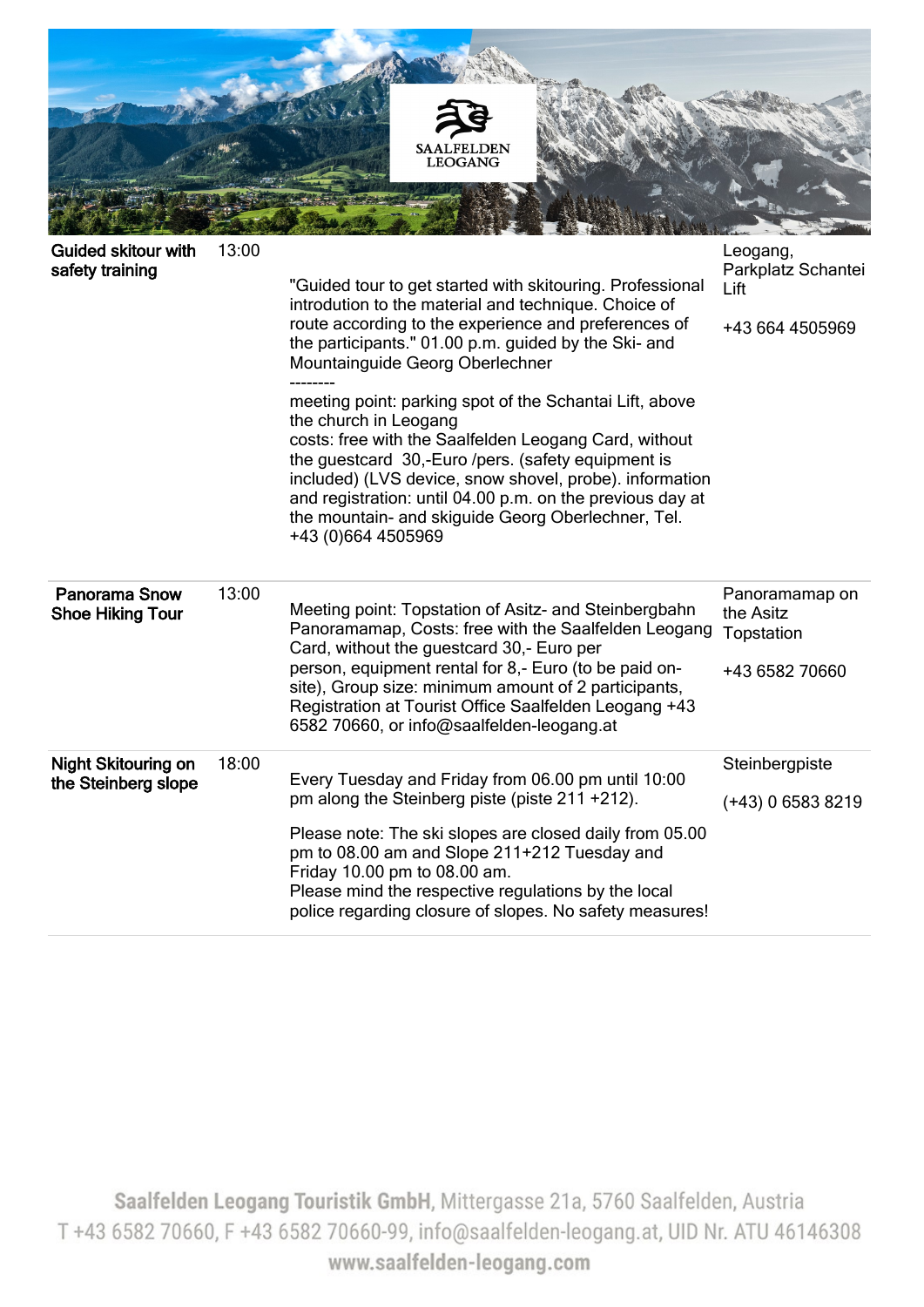

| Wednesday, 26. January 2022 |                                                                                                                                                                                                                                                                                                                                                                                                                                    |                                                                        |  |  |  |
|-----------------------------|------------------------------------------------------------------------------------------------------------------------------------------------------------------------------------------------------------------------------------------------------------------------------------------------------------------------------------------------------------------------------------------------------------------------------------|------------------------------------------------------------------------|--|--|--|
| NITRO TestCenter & 10:00    | Every Wednesday, NITRO Snowboard Test: 10:00 a.m.<br>- 03:00 p.m.   Workshop: 01:00 p.m. - 03:00 p.m.<br>Registration:<br>The registration is possible until Tuesday at 05:00 p.m.<br>in the Board at stores under +43 6541 200 47.<br>All snowboard enthusiasts can take part. Suitable for all<br>levels!                                                                                                                        | Asitzbahn<br><b>Talstation</b><br>(+43) 6541 200 47                    |  |  |  |
| 13:00                       | Every wednesday at 1 pm with the mountainguide of the<br>skischool Deisenberger<br>"Guides Deep Snow Snow Shoe Hiking Tour"<br>Information and Registration at the skischool<br>Deisenberger, Tel. +43 664 5127642, Mail:<br>berg@skideisenberger.at<br>Further Tours on request.                                                                                                                                                  | <b>Office Skischool</b><br>Deisenberger<br>Leogang<br>(0043) 6583 7200 |  |  |  |
| 13:00                       | The Museum of Mining and Gothic Art Leogang shows<br>a special exhibition celebrating the centenary of the<br>Catholic Women's Movement (KFB) in Leogang. One of<br>the highlights of the exhibition is the "Pinzgauer Tracht".<br>This regional dress for women has recently been<br>included in the UNESCO intangible cultural heritage list<br>thanks to the efforts of local dressmakers Christine<br>Eberl und Sandra Thaier. | Bergbau- und<br>Gotikmuseum<br>Leogang<br>+4365837105                  |  |  |  |
| 16:00                       | Winter hike through the romantic winterwonderland to<br>the Knappenstube.<br>:: start: 04.00 p.m., about 2,5 houre<br>meeting point: Parking Space to the<br>forsthofalm, Leogang<br>costs: free with the Saalfelden Leogang Card, without<br>the card 20,- Euro/pers.,<br>group size: min. 2 persons<br>registration: until 12.00 a.m. at the Tourist Office, Tel.                                                                | <b>Tourist information</b><br>office Leogang<br>+43 6582 70660         |  |  |  |
|                             |                                                                                                                                                                                                                                                                                                                                                                                                                                    | +43 (0) 6582 70660.                                                    |  |  |  |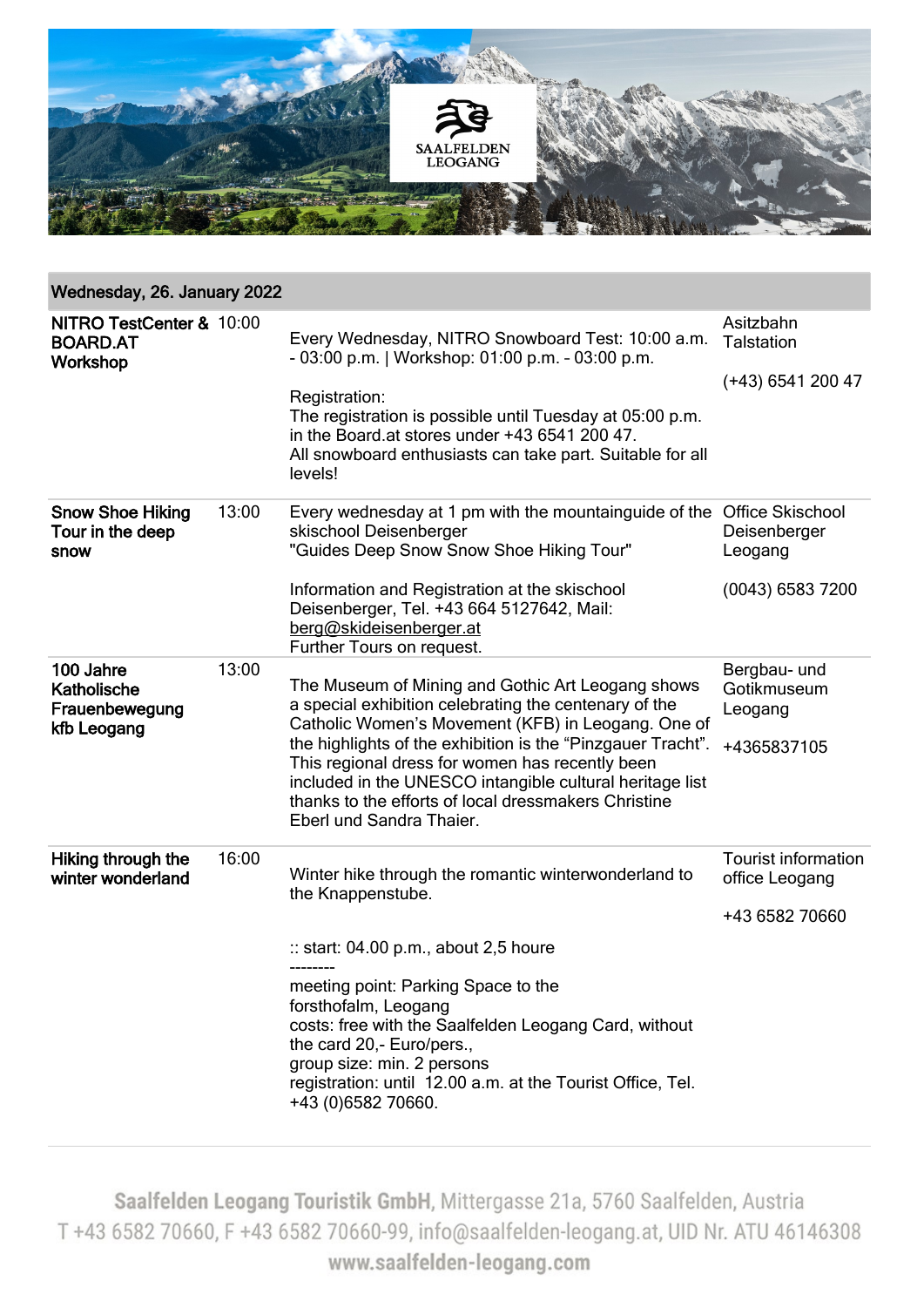

## Thursday, 27. January 2022

| "DEEP POWDER<br><b>SNOW" Biberg</b><br>snowshoe hiking<br>tour incl. toboggan<br>run | 09:00 | easy-moderate snow shoe hiking tour to biberg<br>duration: 2 hours, costs: free with the Saalfelden<br>Leogang Card, without the guestcard 30,- Euro/per(to<br>be paid on-site), equipment rental 8,-Euro/pers. (slide<br>rental possible for 6,- Euro)<br>Tobogganing on your own risk! Helmet reccommended<br>booking until the day before 4.00 p.m. at the Tourismus<br>Office Saalfelden Leogang, +43 6582 70660, or<br>info@saalfelden-leogang.at                                                                                                                               | parking lot Biberg,<br>Bockareitstubn<br>+43 6582 70660                    |
|--------------------------------------------------------------------------------------|-------|--------------------------------------------------------------------------------------------------------------------------------------------------------------------------------------------------------------------------------------------------------------------------------------------------------------------------------------------------------------------------------------------------------------------------------------------------------------------------------------------------------------------------------------------------------------------------------------|----------------------------------------------------------------------------|
| <b>Ski Touring</b><br>Adventure in the<br>deep snow                                  | 13:00 | Guided tour to get started with skitouring. Professional<br>introdution to the material and technique. Choice of<br>route according to the experience and preferences of<br>the participants.<br>meeting point: Leogang, ski school office Asitzbahn<br>valley station<br>costs: free with the Saalfelden Leogang Card, without<br>the guestcard 30,- Euro/pers, without rental fee for<br>safety euquipment (LVS device, snow shovel, probe).<br>information and registration: until 04.00 p.m. on the<br>previous day at the skiing school Deisenberger, Tel.<br>+43 (0)6583 7200. | skischool office<br>Deisenberger,<br>Asitz downstation<br>(0043) 6583 7200 |
| 100 Jahre<br><b>Katholische</b><br>Frauenbewegung<br>kfb Leogang                     | 13:00 | The Museum of Mining and Gothic Art Leogang shows<br>a special exhibition celebrating the centenary of the<br>Catholic Women's Movement (KFB) in Leogang. One of<br>the highlights of the exhibition is the "Pinzgauer Tracht".<br>This regional dress for women has recently been<br>included in the UNESCO intangible cultural heritage list<br>thanks to the efforts of local dressmakers Christine<br>Eberl und Sandra Thaier.                                                                                                                                                   | Bergbau- und<br>Gotikmuseum<br>Leogang<br>+4365837105                      |
| Kinderkino: Clifford,<br>der große rote Hund                                         | 17:00 | Walt Beckers Verfilmung der Kinderbuchklassikers<br>zaubert Clifford und seine Freundin Emily auf die große<br>Leinwand.                                                                                                                                                                                                                                                                                                                                                                                                                                                             | <b>Kunsthaus Nexus</b>                                                     |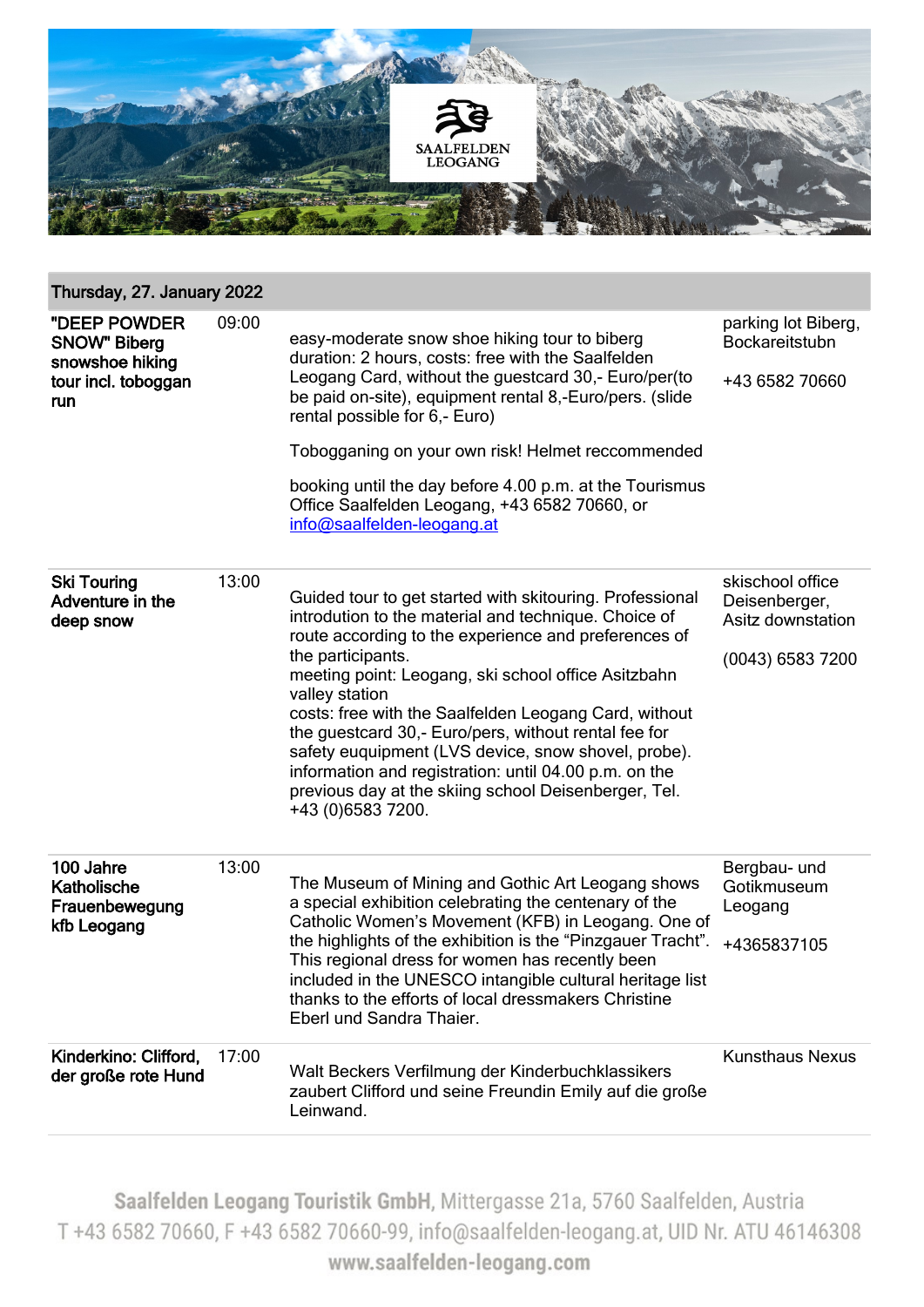

| romantic horse<br>drawn carriage     | 17:00 | Tour to the lake Ritzen - Kollingwald - Breitenbergham<br>(1 hour)<br>min. 2 persons<br>Price: depends on number of participants<br>registration until the day before (4.00 p.m.) at the tourist<br>offices Saalfelden and Leogang, +43 6582 70660                                                                                                                               | Hotel Ritzenhof,<br>Ritzensee<br>Saalfelden<br>+43 6582 70660 |
|--------------------------------------|-------|----------------------------------------------------------------------------------------------------------------------------------------------------------------------------------------------------------------------------------------------------------------------------------------------------------------------------------------------------------------------------------|---------------------------------------------------------------|
| Night Skiing at the<br>Schantei lift | 19:00 | The Schantei lift in the centre of Leogang is great for all<br>the family. It can be used every day between 9.00 am to<br>4.00 pm.<br>On Mondays, Thursdays, and Saturdays it becomes an<br>extra special place when from 7.00 pm to 9.30 pm the<br>floodlights are on. Night skiing is included on all ski<br>passes, and all day passes are also valid on<br>the Schanteilift. | Schanteilift,<br>Dorfmitte Leogang<br>(+43) 6583 8219         |
| Jazz an einem<br>Sommerabend         | 20:00 | JAZZ AN EINEM SOMMERABEND ist die Chronologie<br>eines Sommertags voller Musik, Sinnlichkeit, Eleganz<br>und Lässigkeit.                                                                                                                                                                                                                                                         | <b>Kunsthaus Nexus</b>                                        |
| Cinema: Jazz on a<br>Summer's Day    | 20:00 | Concert of the "3 days Jazz" - Festival                                                                                                                                                                                                                                                                                                                                          | <b>Kunsthaus Nexus</b>                                        |
|                                      |       |                                                                                                                                                                                                                                                                                                                                                                                  | +43 6582 70660                                                |

## Friday, 28. January 2022

| <b>Nordic Walking</b> | 08:00 | Nordic walking tour to and arround the Ritzensee<br>Saalfelden.<br>Bring your walking sticks with you.                                                                                                                                                                                                                                      | Big parking spot in<br>Saalfelden<br>+43 6582 70660 |
|-----------------------|-------|---------------------------------------------------------------------------------------------------------------------------------------------------------------------------------------------------------------------------------------------------------------------------------------------------------------------------------------------|-----------------------------------------------------|
|                       |       | $\therefore$ start: 8.00 a.m., 1,5 hours<br>meeting point: Schrebergärten Taxau<br>costs: free with the Saalfelden Leogang Card, without<br>the card 20,- Euro/pers.,<br>group size: min. 2 persons<br>registration: until 4.00 p.m. the previous day at<br>Saalfelden Leogang Touristik, T.: +43 6582<br>70660, info@saalfelden-leogang.at |                                                     |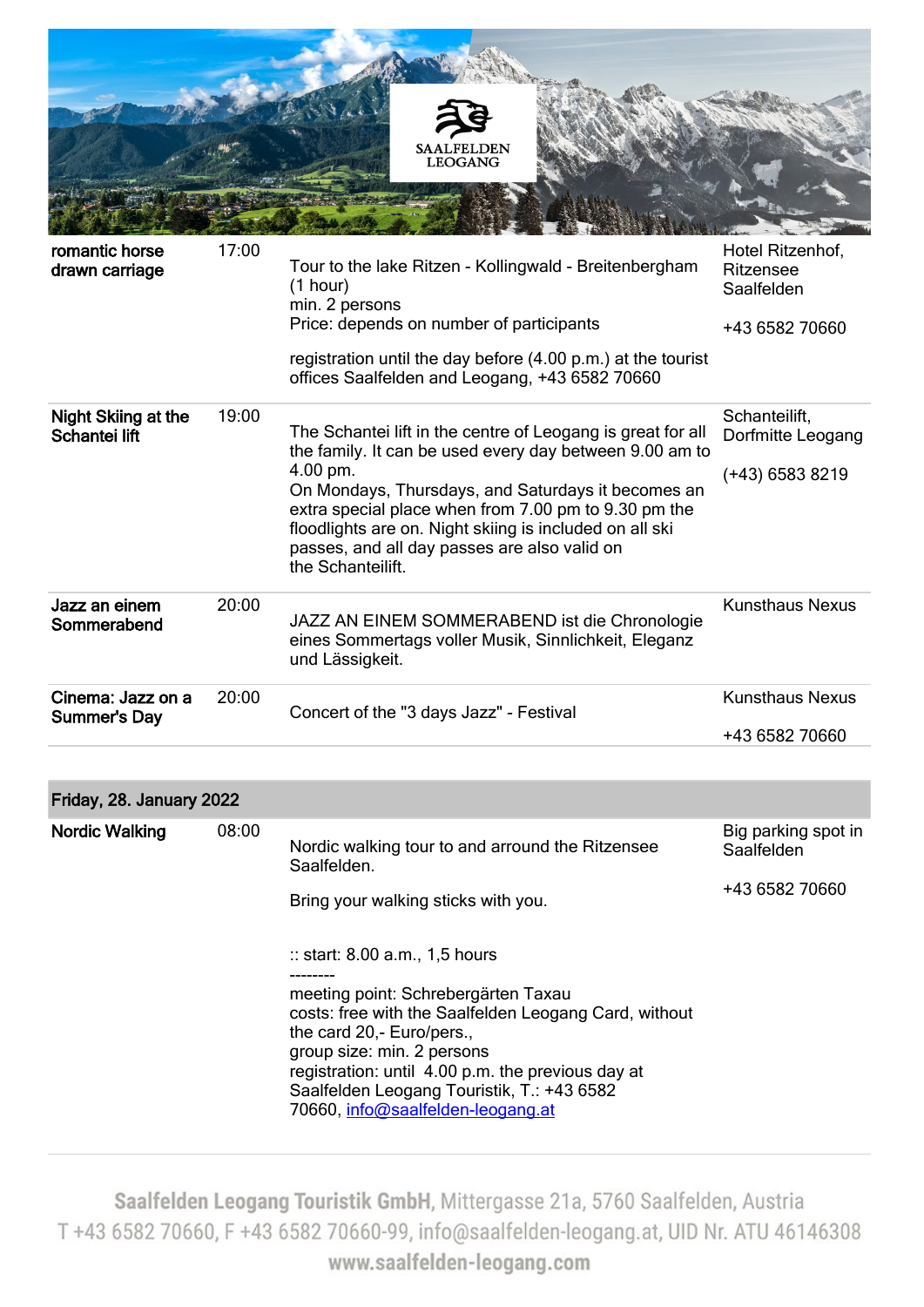

| <b>Snow Shoe Hiking</b><br>Tour with experience<br>and unterstand natur | 13:00 | Every Friday at 1 pm with the mountain- and skiguide<br>Georg Oberlechner<br>"Guided Tour Snow Shoe Hiking Tour with teaching to<br>understand und feel the<br>nature<br>Information and registration at the mountain<br>and skiguide Georg Oberlechner, T.: +43 664 4505969,<br>Mail: georg@mountain-mystics.at<br>Further tours on request                                     | Parkingspot<br>Schantei-Lift<br>above the church<br>Leogang<br>+43 664 4505969 |
|-------------------------------------------------------------------------|-------|----------------------------------------------------------------------------------------------------------------------------------------------------------------------------------------------------------------------------------------------------------------------------------------------------------------------------------------------------------------------------------|--------------------------------------------------------------------------------|
| <b>Night Skitouring on</b><br>the Steinberg slope                       | 18:00 | Every Tuesday and Friday from 06.00 pm until 10:00<br>pm along the Steinberg piste (piste 211 +212).<br>Please note: The ski slopes are closed daily from 05.00<br>pm to 08.00 am and Slope 211+212 Tuesday and<br>Friday 10.00 pm to 08.00 am.<br>Please mind the respective regulations by the local<br>police regarding closure of slopes. No safety measures!                | Steinbergpiste<br>$(+43)$ 0 6583 8219                                          |
|                                                                         |       |                                                                                                                                                                                                                                                                                                                                                                                  |                                                                                |
| Saturday, 29. January 2022                                              |       |                                                                                                                                                                                                                                                                                                                                                                                  |                                                                                |
| <b>Skicircus Skitesttage</b><br>Leogang                                 |       | Test the latest ski models and get tips & tricks from<br>experts and experienced ski instructors every Saturday<br>and Sunday in January.<br>Tip: Don't forget your ID as a deposit and your own ski<br>equipment                                                                                                                                                                | <b>Asitz Bergstation</b><br>+43 6583 8219                                      |
| <b>Night Skiing at the</b><br>Schantei lift                             | 19:00 | The Schantei lift in the centre of Leogang is great for all<br>the family. It can be used every day between 9.00 am to<br>4.00 pm.<br>On Mondays, Thursdays, and Saturdays it becomes an<br>extra special place when from 7.00 pm to 9.30 pm the<br>floodlights are on. Night skiing is included on all ski<br>passes, and all day passes are also valid on<br>the Schanteilift. | Schanteilift,<br>Dorfmitte Leogang<br>$(+43)$ 6583 8219                        |